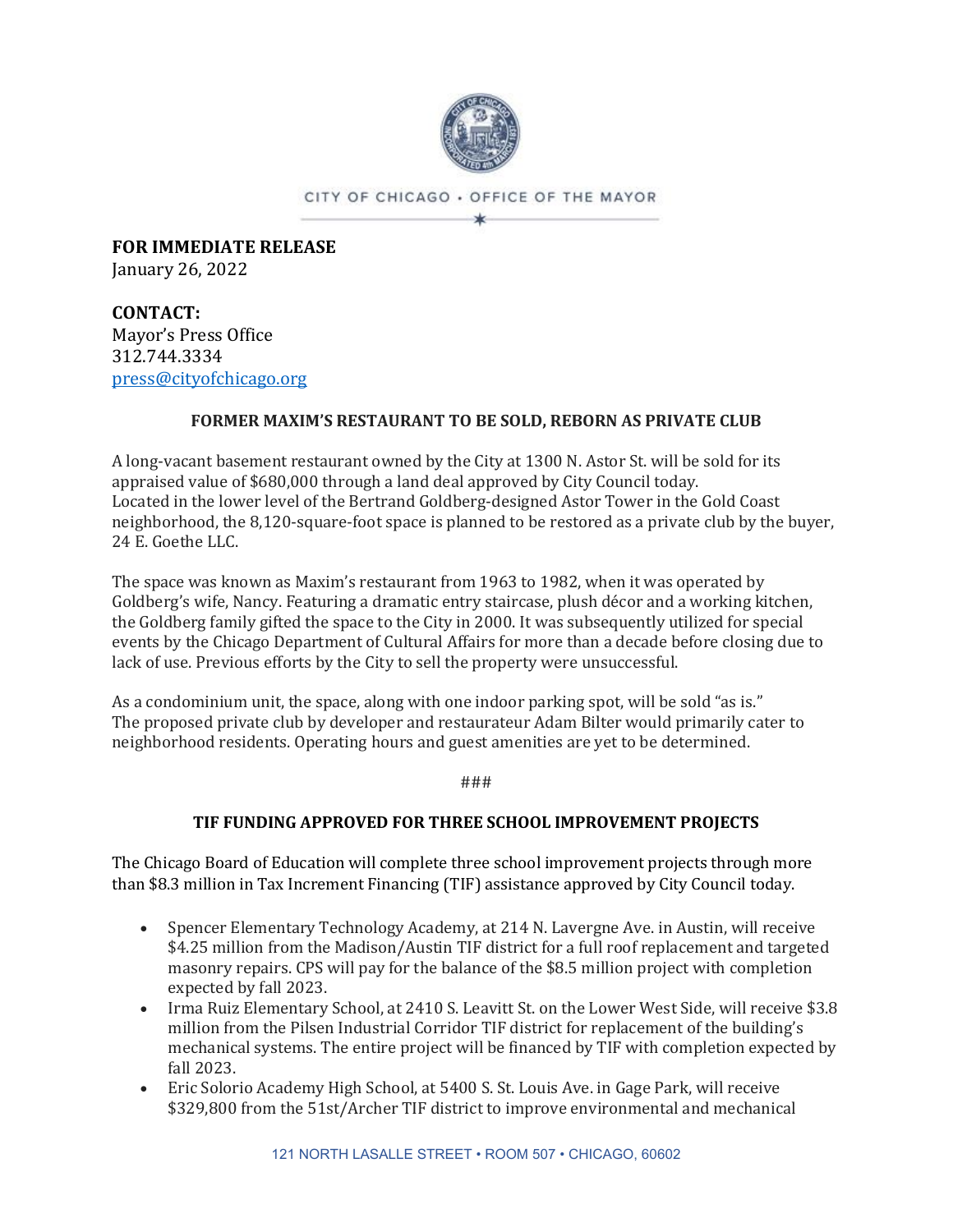

systems within the building. The entire project will be financed by TIF with completion expected by fall 2023.

Chicago's TIF program allocates property tax growth within designated TIF districts for public improvement projects, affordable housing, economic development, and other goals.

###

## **LITTLE VILLAGE ARCH DESIGNATED AS LANDMARK**

The Little Village Arch, which has served as an entry to the largest Mexican-American community in the Midwest since 1990, was formally designated as a Landmark by City Council today.

Located at 3100 W. 26th St. within Little Village's main retail district, the two-story archway was designed by Chicago architect Adrián Lozano to recognize the neighborhood's pervasive Mexican heritage and culture.

Inspired by Colonial-era gateways built at Mexican religious sites, haciendas, and walled towns, the Little Village Arch features a pair of dome-capped stucco towers with sidewalk passageways, a tile roof, a mechanical clock, and a metal banner that reads, "Bienvenidos A Little Village." It may be the only arch of its type north of the Rio Grande River, according to a [Commission on Chicago](https://www.chicago.gov/content/dam/city/depts/zlup/Historic_Preservation/Publications/Little_Village_Arch_Report.pdf)  [Landmarks designation report.](https://www.chicago.gov/content/dam/city/depts/zlup/Historic_Preservation/Publications/Little_Village_Arch_Report.pdf)

Today, 77% of Little Village's population is estimated to be of Mexican descent. The two-mile-long 26th Street commercial corridor is claimed to be the second highest-grossing retail sales district in Chicago after North Michigan Avenue.

The Landmark designation will protect the structure from significant alteration or demolition.

###

## **PROPERTY TAX INCENTIVE APPROVED FOR HERMOSA CANDY WHOLESALER**

A renewed property tax incentive for a Hermosa candy wholesale business will help double the size of its full-time workforce under a financial proposal approved by City Council today.

The Cook County Class C renewal will reduce property taxes on the approximately 14,000-squarefoot site at 4535 W. Armitage Ave. by \$113,000 over the next 12 years. The tax savings will enable Stock 'n Save to complete a \$290,000 building improvement project, add up to five new full-time employees and retain four full-time and three part-time positions.

In 2009, a \$55,000 environmental contamination project was completed on the site. The building and wholesale business are owned by DLM Real Estate LLC.